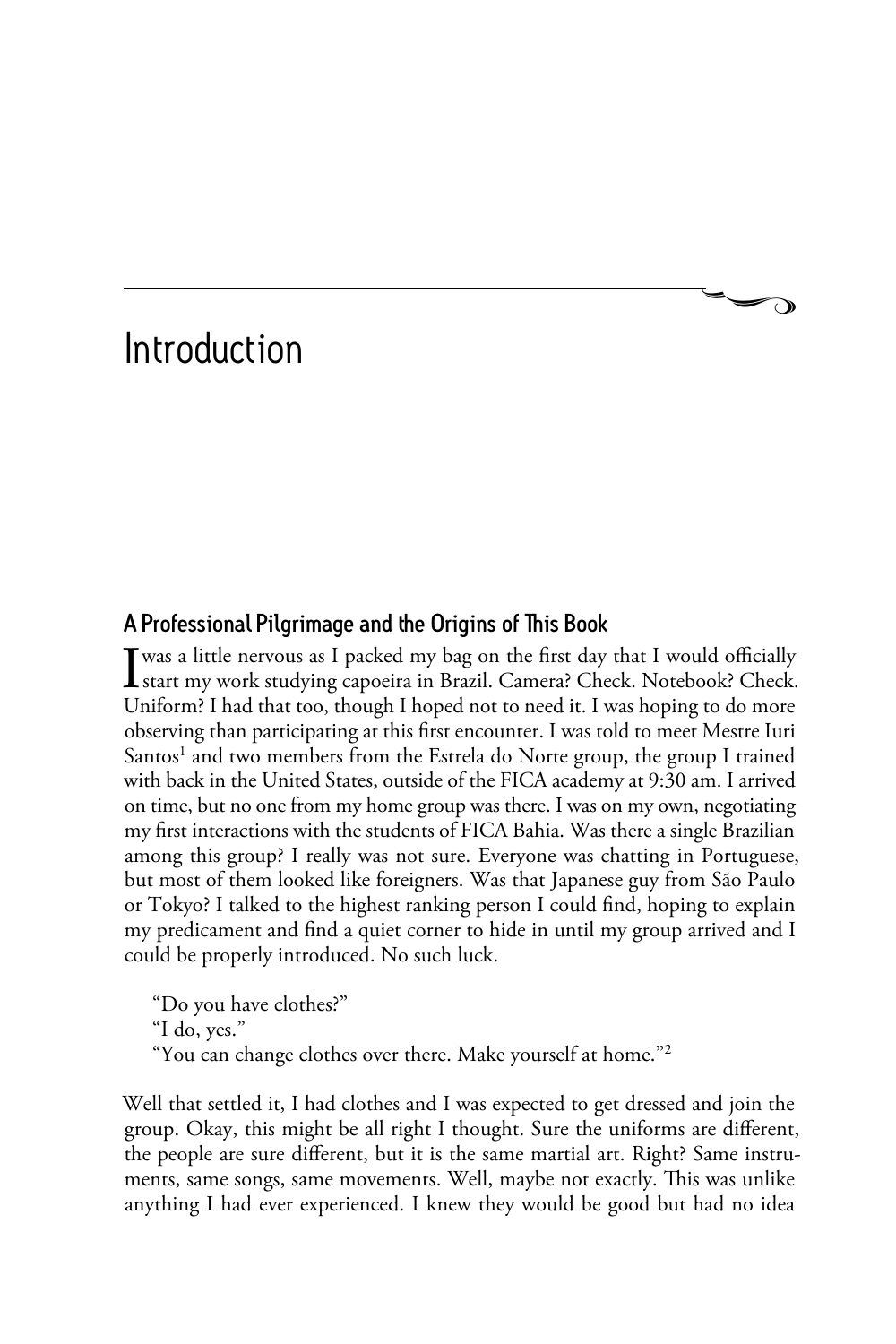how different their style of capoeira would be from mine. What am I doing here? I thought about trying to slip out unnoticed, but by this point my group from Indiana had arrived. The fact that our teacher, Mestre Iuri, joined the circle while his two other students, Camille and Jerome, remained outside observing in their street clothes did little to calm my nerves, but I saw no way out. I was going to have to go through with it.

I sighed inwardly with relief when I saw who my partner would be. It was one of Mestre Iuri's friends who I had met a few nights earlier. He had already seen me play and knew what to expect. In the back of my mind, I wondered if it was just luck that had us lined up so that we would play, or if he had purposely put himself in the right spot to help me save face. I was nervous. After all, just a few minutes beforehand, I had been yelled at by the *mestre* (master) in charge of the event because I was not singing. How, I wondered, do I sing when I cannot understand a word you are saying? I moved my mouth like a fish, hoping he would not notice that I was not actually making a sound. When I began to play, I was shaking from head to toe. I fell a few times and got caught in every trap that my partner set, but we laughed our way through it and he gave me a great big hug at the end.

Afterward, I thought, that was not really so bad. Sure, I was horribly outmatched, but I survived my first FICA *roda,* escaping without a mark. Wait, what is this? Why is everyone looking at me? Why is the *mestre* headed this way? A kiss on the hand, and I am being led back into the *roda*. *Que droga* (damn)*,* I thought, this is not going to be good. A short song praising my *mestre*; was this sincere or sarcastic, the art of *malícia*? No time to analyze, time to focus on the kick coming at my head. Judging from the smirk on his face, that was not the right defense. Why am I lying on the floor? How did this happen? Every time he knocks me down, he looms over me and holds up his fingers, counting how many times I have fallen. This lump in my throat is a familiar feeling; I know what comes next. Please take mercy on me before the tears come spilling out. Martial artists do not cry. He runs out of fingers and finally the game is over, and I exit as gracefully as possible thinking, "You have got to be kidding me. This is the group I am going to be working with? The study I am hoping will launch my career?" At the moment, I was nearly paralyzed with fear, and the thought of abandoning my research agenda crossed my mind more times than I would like to admit. However, when the first sting of humiliation wore off, I realized I had at least made a memorable entrance into this community. It was time to get to work.

As Bira Almeida, author and capoeira *mestre* says:

To live the Capoeira philosophy requires sweat, mental discipline, sometimes pain, and always the magical experience of kneeling under the berimbau … One must feel the philosophy from inside out because only his or her personal participation will make it real. (Almeida 1986: 7)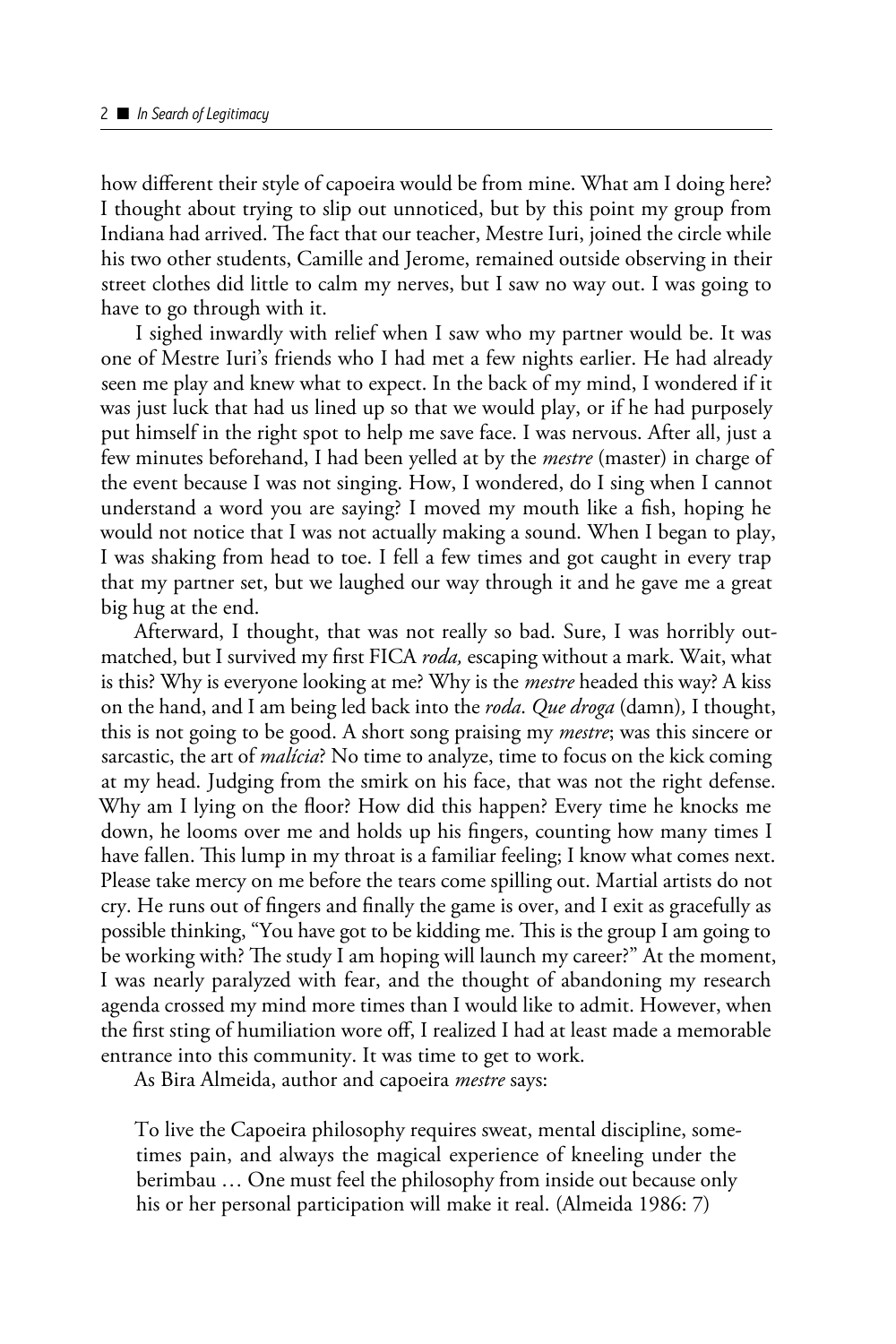I can speak of this phenomenon because I have experienced it personally "from the inside out." I can offer a robust view of capoeira because of my own engagement as an observing participant. I have used this phrasing, rather than the more commonly used "participant-observation," to indicate that my *primary*  role as a participant in this community and the majority of my time in class was spent training alongside the other students, but I also recorded my observations of these sessions as soon as possible after leaving the academy each day. Increasingly, reflexive ethnographers teach us that "learning through practice involves not simply mimicking other's but creating one's own emplaced skill and knowing in ways that are acceptable to others" (Pink 2009: 36). An important component of learning, either as a student or as an ethnographer, is coming to embody practice in a culturally sanctioned way.

Merleau-Ponty (1989) laid the groundwork for much of this work through his focus on the body in the act of perception. This perspective encourages us to *see* beyond the visual, pun intended. The notion that people perceive the world through five distinct senses is not a universal truth, but one "folk model" among others (Pink 2009: 51). Nearly five years of being an observing participant in both Brazil and the United States afforded me an entrance into this community that might otherwise have been difficult to access and inducted me into a bodily understanding of *capoeiristas'* practice. Embodied dimensions of behavior are often obscured in conversations but displayed and experienced in practice (Pink 2009: 84), which is why interviews or mere observations would not have sufficed to give me an insider's view of this performance art.

Because participant-observation fieldwork has become the hallmark of anthropology, it would be easy for me to gloss over the messiness of this technique with disciplinary jargon. However, my engagement as a participating observer was not as simple as taking classes and writing notes. I was actually engaged in apprenticeship, becoming more like my study subjects with each subsequent class as the *mestre* attempted to break my body of its old habits. I had to bring a level of self-consciousness to this learning process (Pink 2009: 72), not just learning the movements, but thinking in a very abstract way about *how* my fellow students and I were learning the movements. Doing this while gasping for air or suspended upside down in a headstand was not an easy task. At times, I wondered why I could not have been one of those anthropologists that sits on the sidelines quietly taking notes, but in the end, this study would have been largely impossible without such vividly lived experiences.

In a project such as mine that involves direct and intensive participation in the very activity that I study, the necessity of using the body as a research tool gives tangible reality to theory. Throughout the long process of learning capoeira, my physical and theoretical orientations to the world have changed. In fact, my body taught me things about capoeira that my mind was not ready to grasp. Maintaining a superficial Cartesian division between mind and body impoverishes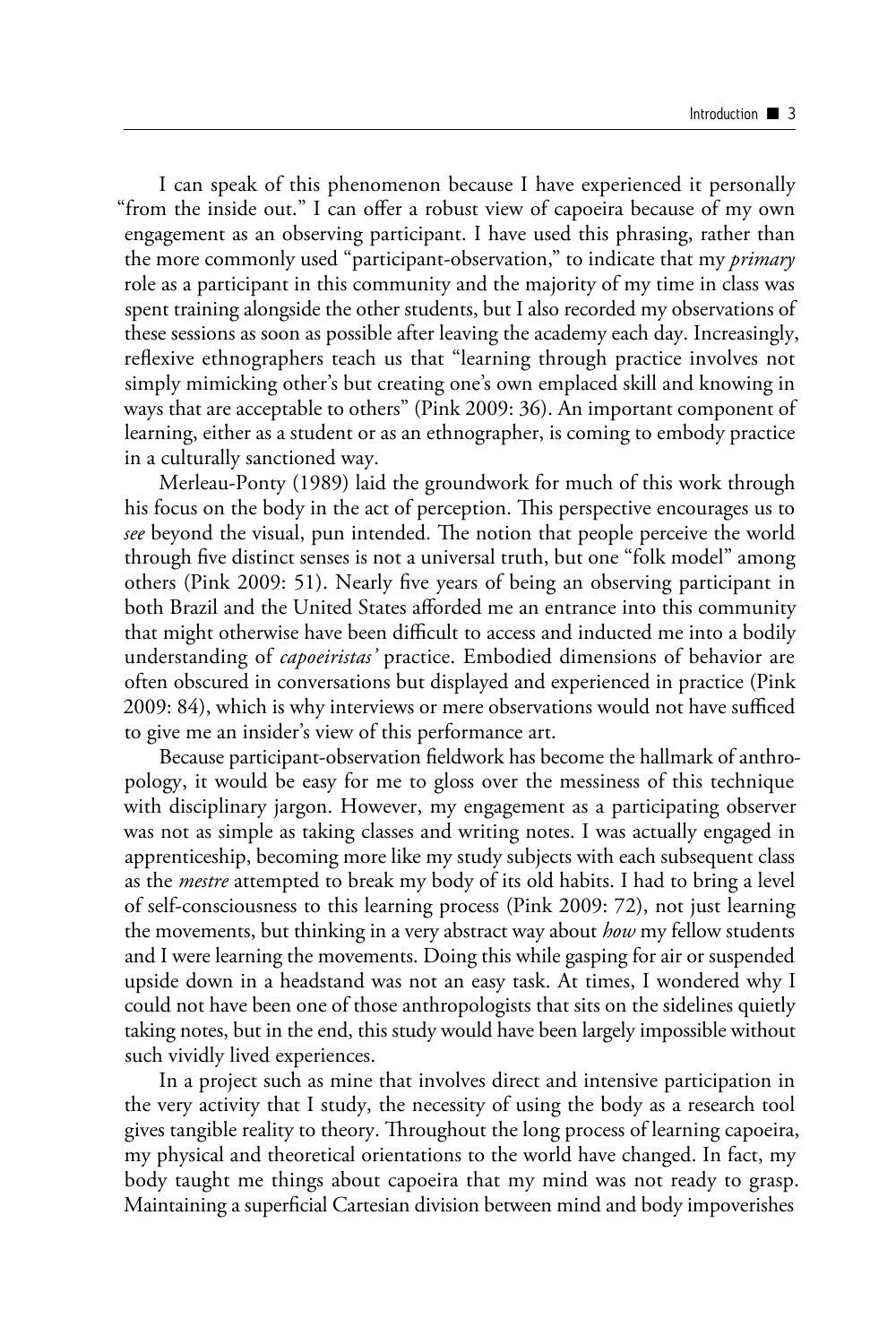our overall learning experience; "embodiment is what makes the knowledge experientially real" (Strathern 1996: 164). As Nick Crossley (2006) points out, all body work is undertaken within the context of a network of social relations. One neither passively replicates societal norms nor acts with complete free will, but negotiates an embodied identity in the space between these two extremes. Therefore, one of my goals in writing this book is to convey the sensuality of experience that is central to learning a practice like capoeira.

For a performance anthropologist, capoeira is like a dream come true. It combines music, dance, sparring, and acrobatics into one ritual that can be used for resistance or celebration, for politics or play. Capoeira is a metagenre (see MacAloon 1984; see also Marion 2008), meaning that while composed of these individual performance elements, taken together they constitute something greater than the sum of the individual parts. What intrigued me the most, however, about my initial introduction to capoeira was the intense dedication of its non-Brazilian practitioners. Capoeira was much more than a pastime to them; it was a way of life. I have seen practitioners uproot their lives, quit their jobs, and leave their partners all in service of becoming better *capoeiristas*. This is particularly striking when I consider that capoeira originated with Afro-Brazilian slaves, and authentic capoeira continues to be associated with being black and Brazilian. Most of the individuals in my study do not fit these parameters.

I first encountered capoeira as an undergraduate student with the Austin, Texas branch of the Fundação Internacional de Capoeira Angola (FICA). FICA is one of the largest and most well-known *Capoeira Angola* franchises. The term "franchise" is not widely used in the capoeira community but is one I find useful when referring to capoeira organizations with one flagship group, normally located in Brazil, and several satellite groups located throughout Brazil or the rest of the world. Both discourse and dress in the satellite groups celebrate their relationship to the franchise. By wearing the group's logo and frequently invoking the standards and expectations of the primary *mestre,* students are inducted into the franchise's imagined community (see de Campos Rosario, Stephens, and Delamont 2010: 109). These satellite groups sometimes, but not always, pay dues or royalties to the flagship group, periodically visit the flagship group, or fundraise on behalf of the flagship group, which is often economically disadvantaged relative to the satellite groups in the case of international franchises. Sometimes, social dramas (Turner 1987) erupt between the satellite groups and the flagship group, which will lead to either attempts at repairing the relationship or to the splintering of the satellite group into its own organization. Both of the groups with which I have trained originated out of a schism between their founder and subordinate teachers.

The FICA franchise was established by Mestre Cobra Mansa and his two close colleagues Mestre Valmir, who oversees the FICA Bahia chapter, and Mestre Jurandir, who oversees FICA Seattle. All three of these gentlemen emerged from the tutelage of Mestre Moraes of the Grupo Capoeira Angola de Pelourinho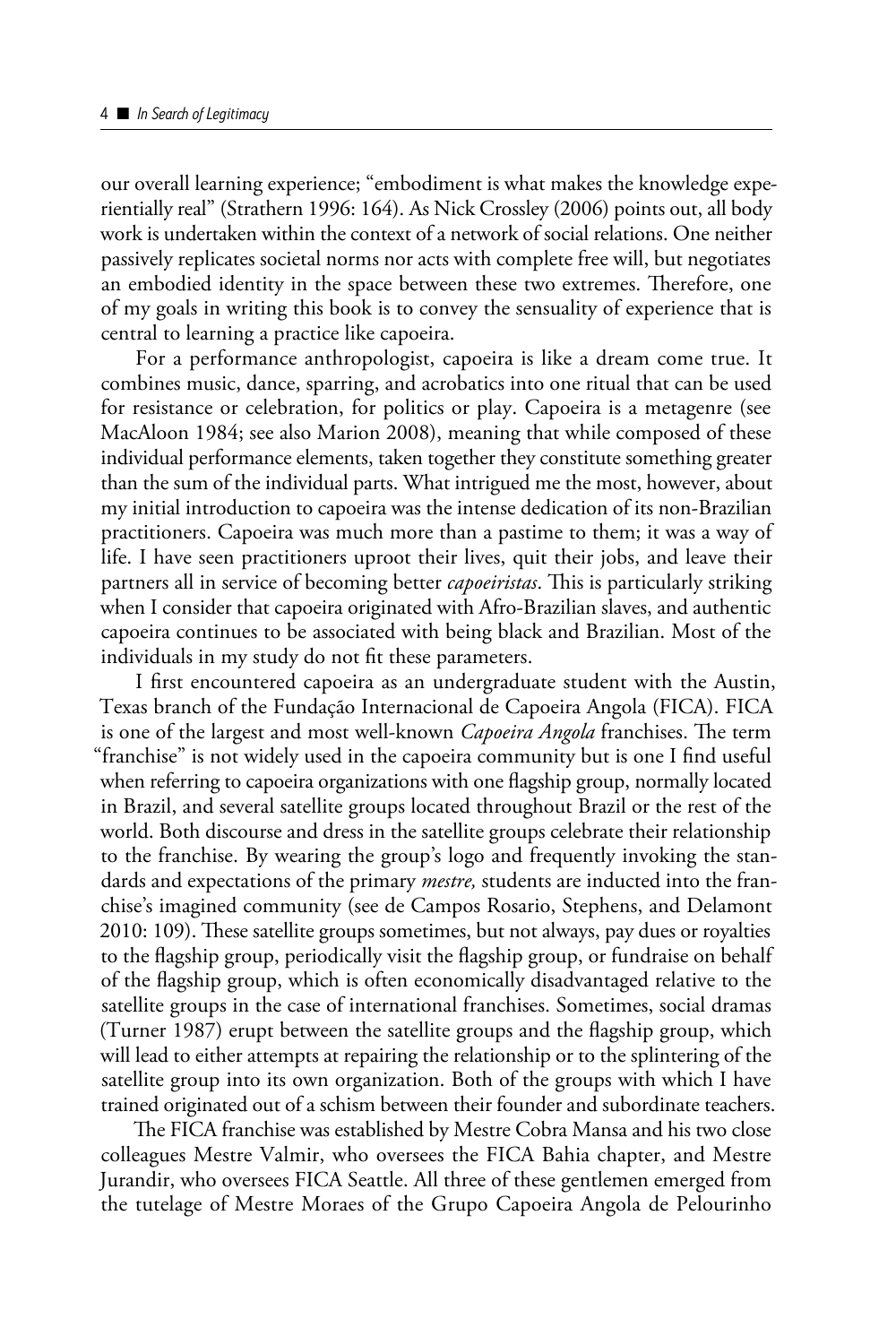(GCAP). Mestre Cobra Mansa is Brazilian and also holds American citizenship because of his status as an international cultural figure. He is officially based out of Washington, D.C., but spends a large percentage of his time traveling around the world teaching workshops. He also spends several months of the year in Brazil overseeing his charitable institution, Kilombo Tenonde, through which he teaches urban youth (and international volunteers) about native ecology and permaculture. The official headquarters of FICA may be in Washington, D.C., but the symbolic heart of FICA is located in Salvador da Bahia under the direction of Mestre Valmir. There are also satellite groups located throughout South America, North America, Europe, Asia, and Africa.

The international chapters of FICA generally defer to Cobra Mansa's authority, yet he encourages each group to develop according to their own spirit, respecting cultural differences that are deeply rooted among his diverse body of students. Capoeira historian Gerard Taylor said that FICA "provides a model for a democratically run group, and manages to maintain a balance between being open (that is, listening to what participants think is important), and at the same time being traditional in the sense of holding to *Capoeira Angola* rituals and that Cobra Mansa is clearly the mestre of the group" (2007: 213). Mestre Cobra Mansa gives each branch of the organization considerable latitude to determine their own direction, but no one questions his position at the helm of the organization. Throughout this work, I indicate which branch of the FICA organization I am discussing by following the FICA abbreviation with a city name (i.e., FICA Stockholm). However, because FICA Bahia is my primary referent for this work, it is often simply referred to as FICA.

In 2002, after initially approaching my undergraduate mentor at Texas A&M University with a half-baked plan to study anthropology and dance, I was "gently" redirected toward the study of capoeira. My research methods were rather loosely constructed and essentially involved visiting FICA Austin for several training sessions. I was eager to try the "deep hanging out" that I had read about in my anthropology classes, but was not entirely sure of what that meant. Coming from a rather sheltered, middle-class suburban upbringing, I was not prepared for what I would encounter. My first session was prosaic enough. The training session took place at a local recreation center not terribly different from the dance studios I had known as an adolescent. The second observation, however, took place in a commune where people of roughly my age, sometimes with children, grew their own food and practiced a variety of arts including capoeira. This was the first indication I had that I would be studying a subculture with an alternative value system rather than just a fitness club.

The timing of my involvement with this group was less than ideal, but ultimately quite fitting given the line of inquiry I would follow in my later work. After a single introductory session, I was encouraged to attend a series of workshops being taught by a visiting capoeira instructor from Rio de Janeiro. At the time, I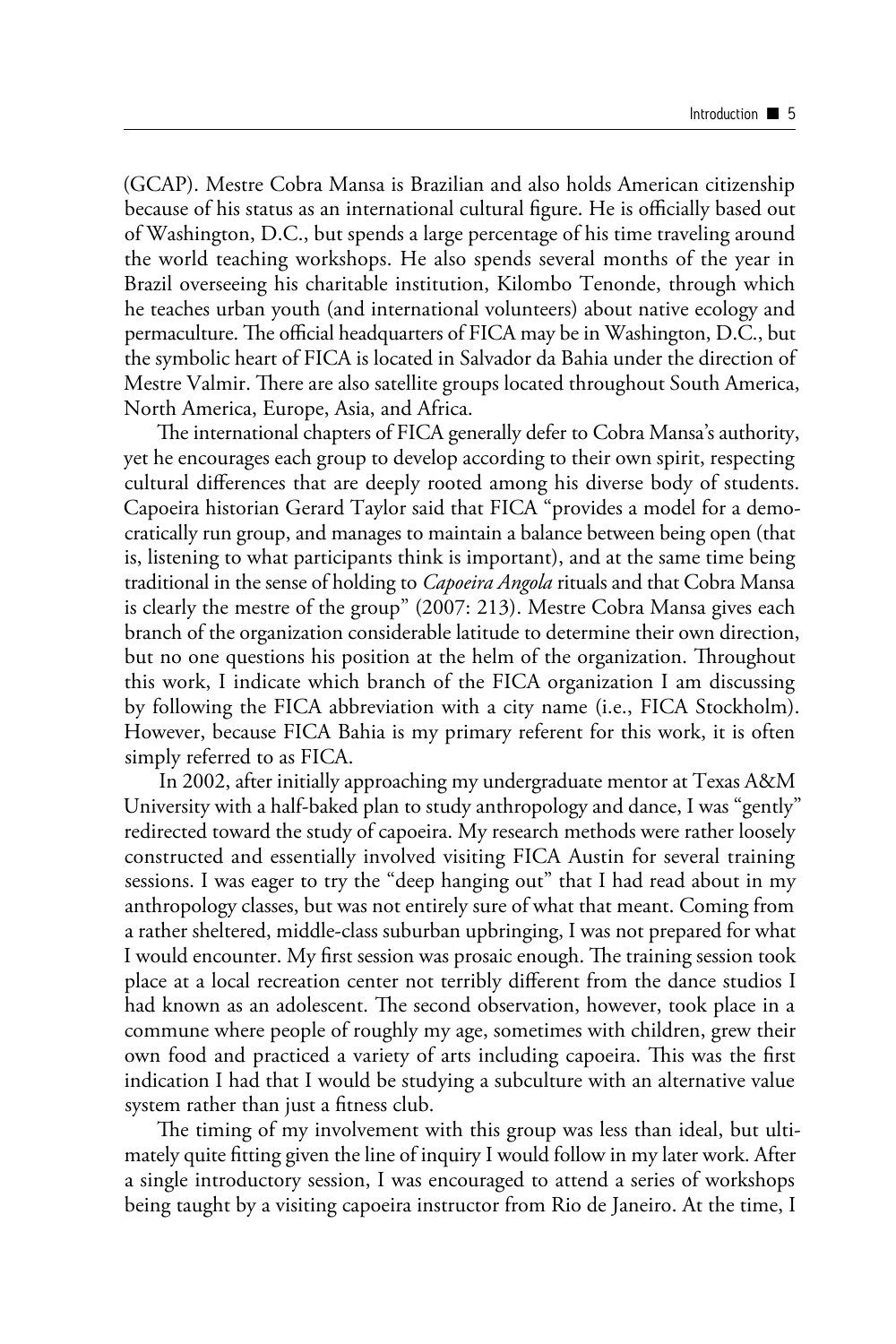did not realize the significance of this event. Right out of the gate, I was encountering evidence of an international network of teachers and students, which confers legitimacy upon both parties as international invitations add to a teacher's prestige and training with a Brazilian ensures that foreigners understand how things really work. The workshop had been designed for people who had been practicing capoeira for at least a year. As a complete novice, I was barred from the partner exercises everyone else was doing and forced to practice my attack moves with a chair. My attacks were evidently less intimidating than I would like to think; a stray kitten eventually jumped in the chair and lazily swatted at my legs while I poured sweat and wondered if I was really cut out for this kind of work.

When I moved to pursue my graduate studies in Bloomington, Indiana, I was pleased to learn that there was a local capoeira group where I could continue both my physical training and my academic study of capoeira. This group, however, had a different affiliation than the first chapter with which I had trained. This group was originally established as a satellite chapter of Grupo Acupe. The latter is based in Salvador da Bahia, Brazil, and is headed by Mestre Marrom who is a former student of Mestre João Pequeno. In October of 2006, this group became independent of Mestre Marrom and adopted its new name Estrela do Norte.

The leader of Estrela do Norte is Mestre Iuri Santos, who moved from Brazil to Bloomington in 1998. While the present work deals only tangentially with Estrela do Norte, my entrance into the capoeira community was profoundly shaped by members of this group, Mestre Iuri in particular. My performance style bears the mark of his instruction. From January of 2005 through July of 2008, when I officially began my research in Brazil, I trained with this group two or three times per week and participated in many performances with them in Bloomington and around the greater Indianapolis area. The members of this group are hungry for information about capoeira and eagerly engaged me in academic discourse about my research. My ideas have been profoundly colored by my experiences with them, and I am continually grateful for their support.

Like both Jensen (1998) and Grazian (2004), my domestic research site was a welcome respite from the demands of academic life. Jensen took refuge at the Rose Bowl, a honky-tonk in Urbana-Champaign, Illinois, and Grazian felt himself drawn to the local jazz clubs surrounding the University of Chicago. They were both seeking genuine intimacy that seemed lacking in the ivory tower. Capoeira groups across the United States attract university students and other intellectuals, so I cannot say I felt the same break between town and gown as I moved to and from our rehearsal space. However, because practices took place at a local charter school, our group attracted students of all ages, and it was refreshing to encounter more demographic diversity than was the norm on campus.

Clearly, the domestic portion of my field research was meaningful both personally and professionally, but knowing how important traveling to Brazil was for members of the capoeira community, I was committed to undertaking fieldwork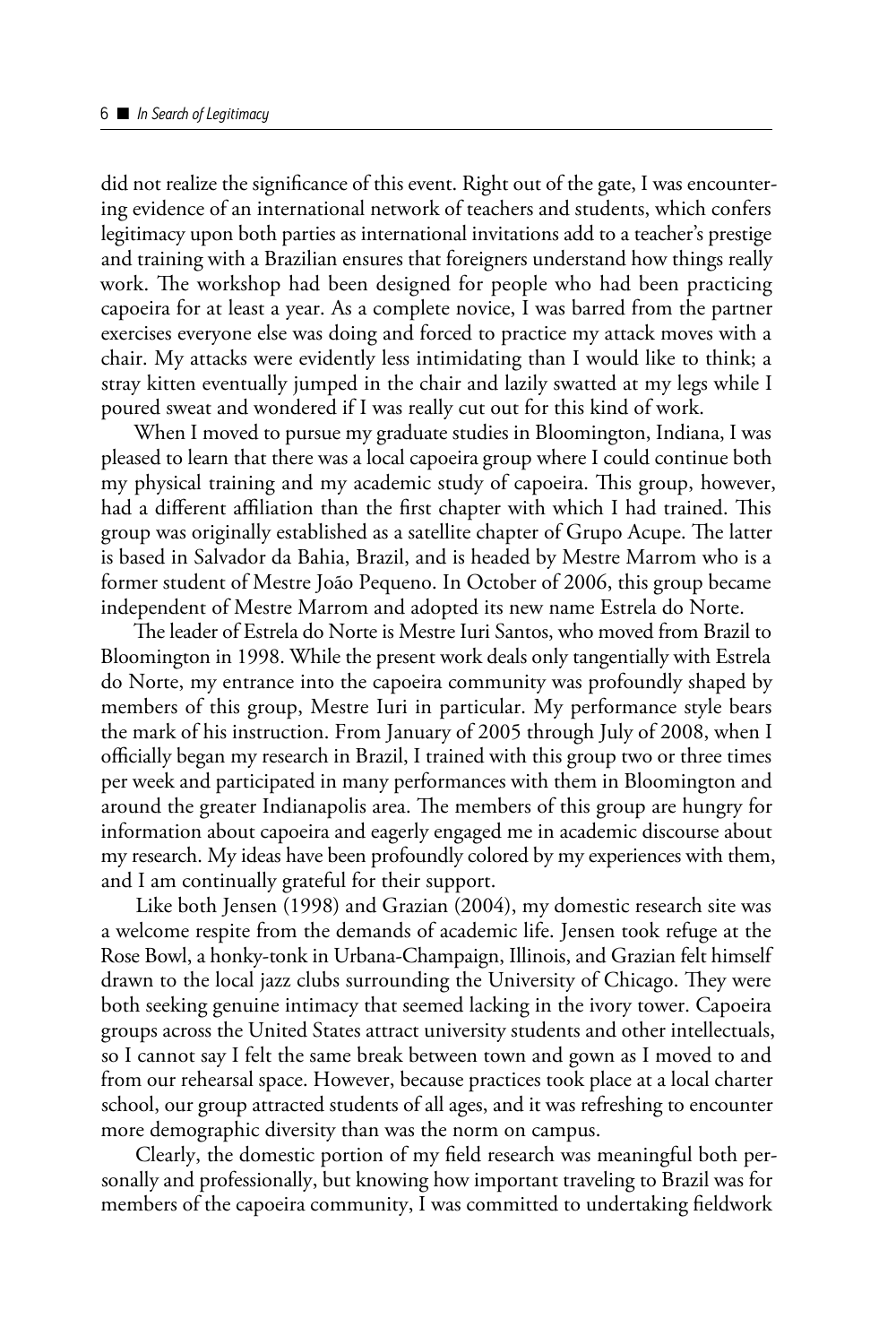abroad as well. That I would be working in Brazil was a given, and narrowing this down to a particular city was not much harder. Salvador da Bahia, Brazil, commonly referred to as either Salvador or just Bahia, is popularly regarded as the cradle of capoeira. In reality, there is evidence that historical developments took place in Rio de Janeiro and Recife among other places, but Bahia nonetheless remains the center of most *capoeiristas'* fantasies. The city stars in the dreams of foreign *capoeiristas* who desire immersion in the world of capoeira. These individuals romanticize the city, imagining that capoeira permeates every aspect of social life. One foreign *capoeirista* told me he thought it would be like Hollywood with capoeira celebrities on every corner. In reality, however, this city of nearly three million inhabitants is much like any other city in which most of the residents have jobs, families, and social lives that do not revolve around capoeira.

This realization can be hard for some *capoeiristas* who prefer the staged authenticity (MacCannell 1976) of the Pelourinho district, where UNESCO has restored the quaint pastel-colored colonial buildings. Here the forlorn twang of the *berimbau* (a percussive, single-stringed instrument) really does ring out from every corner and every trinket shop. In an area that comprises just a few city blocks, there are numerous capoeira academies and at least two well-regarded instrument fabrication shops. Pelourinho, however, is also populated by the poor, hungry, and criminal elements of society, throwing the haves and have-nots into stark contrast with one another. Thus, Bahia, and particularly Pelourinho, is an ideal site for investigating the negotiations between foreigners and Brazilians who together comprise the imagined community of capoeira.

On a preliminary research visit to Bahia in July of 2005, I attended training sessions with Grupo Acupe under the leadership of Mestre Marrom. This academy is well off the beaten path, and most tourists would only visit this academy if they had a personal connection to the group. My taxi driver even had trouble finding the street and eventually dropped me off and told me to walk the rest of the way. As I was a student of his own protégé, Mestre Marrom welcomed me graciously into his group for my brief visit, even refusing payment because I was already a paying member of the Indiana branch. I was to find that this graciousness was actually quite remarkable, and most *mestres* expect foreigners to pay a fee for attending class regardless of their affiliation.

Despite being able to train for no cost, I was not free from other obligations that come with being a relatively wealthy visitor. For example, he asked me to take photos of the academy highlighting the deterioration of the building: fallen rafters, exposed wiring, and out-of-date plumbing. He hoped I would use them in grant applications to help him create an office space and a library for his students. Unfortunately, the aforementioned schism between Mestre Maroom and Mestre Iuri prevented us from collaborating on any such applications. What this experience did lend to my research, however, was the dual sense of camaraderie and obligation extended by members of the local group to visiting members from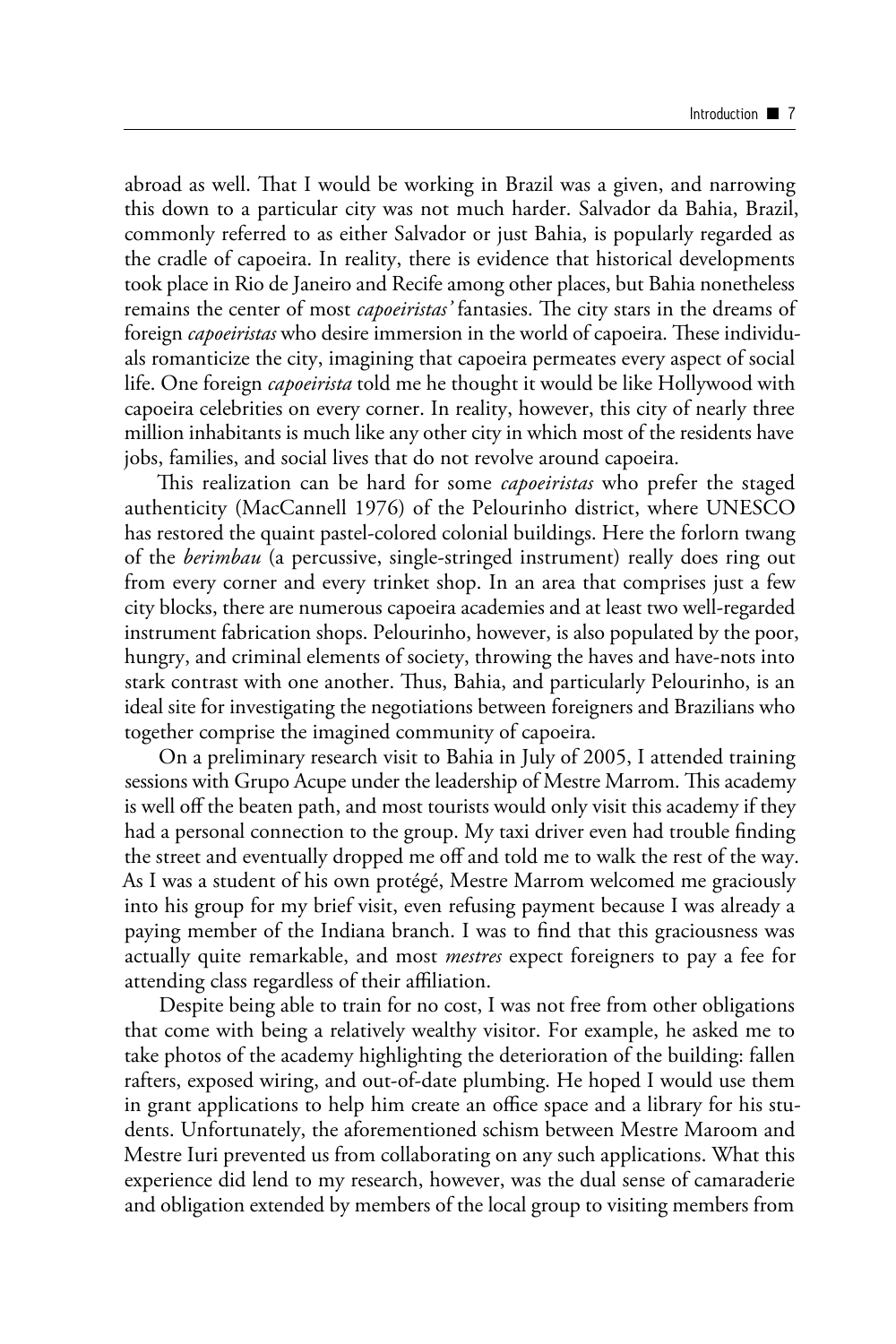abroad. It also instilled in me a sense of respect for what these *mestres* are trying to do for their students. Whereas many of the foreign *capoeiristas* who I write about here tend to see learning capoeira as an end in and of itself, many *mestres*  see capoeira as a tool for mentoring at-risk youth in their communities.

During the following summer, 2006, I returned to Salvador da Bahia for a two-month long feasibility study. During the time that I was in Bahia, Mestre Iuri and his family were also in town. Mestre Iuri and I attended a class at Mestre Curio's academy in the Pelourinho district. Mestre Iuri was charged a lower rate than was I because he was from Salvador, but I was barely left with enough cash to pay for my taxi home that evening. In contrast to my experience with Mestre Marrom during the previous summer, I was treated as an outsider and was charged an exorbitant amount for taking class with the well-known teacher. I also took classes with lesser-known instructors in town and found that teaching such classes for foreign tourists is a mainstay of their economic stability. In comparing these two field trips, I concluded that there is a great difference between visiting Bahia as a member of a satellite group and as a free agent that lacks the proper credentials of group membership, a topic that I explore more fully in chapter 4.

In 2008, I undertook a more extended period of fieldwork. My arrival coincided with another of Mestre Iuri's visits to Bahia; this time he brought two students from our group with him. Mestre Iuri has led a number of such trips for his students since his arrival in Indiana. Past trips have involved training with Mestre Marrom, visiting other academies, and going on various touristic excursions.

The trip in 2008 was the first official trip under the group's new title, which gave students the freedom to train at a number of different locations. We spent several evenings training and attending events at the Pierre Verger Foundation, an organization that introduces local children to a variety of Afro-Brazilian cultural practices, including capoeira. The building also houses a fairly extensive library on Afro-Brazilian culture. However, the bulk of the Indiana students' two-week trip was spent touring the city and taking a weekend excursion to the countryside. Mestre Iuri had been planning this group trip for a year, but it was a surprisingly small group that ultimately decided to go. Financial concerns as the U.S. dollar hit an all-time low, combined with tightened visa requirements, may be to blame more than a lack of interest among the Indiana students. Though steeped in the history and lore of capoeira, the two students who did accompany Mestre Iuri did not know what to expect from their visit to Brazil.

#### Methods

After two weeks of touring and training with members of the Bloomington group, I began my official affiliation with FICA Bahia. I chose to conduct my research at this particular academy because it attracts a large number of foreign students, and during my time in Bahia, there were students from more than twenty-five different countries who participated in classes and *rodas* (weekly performance events). The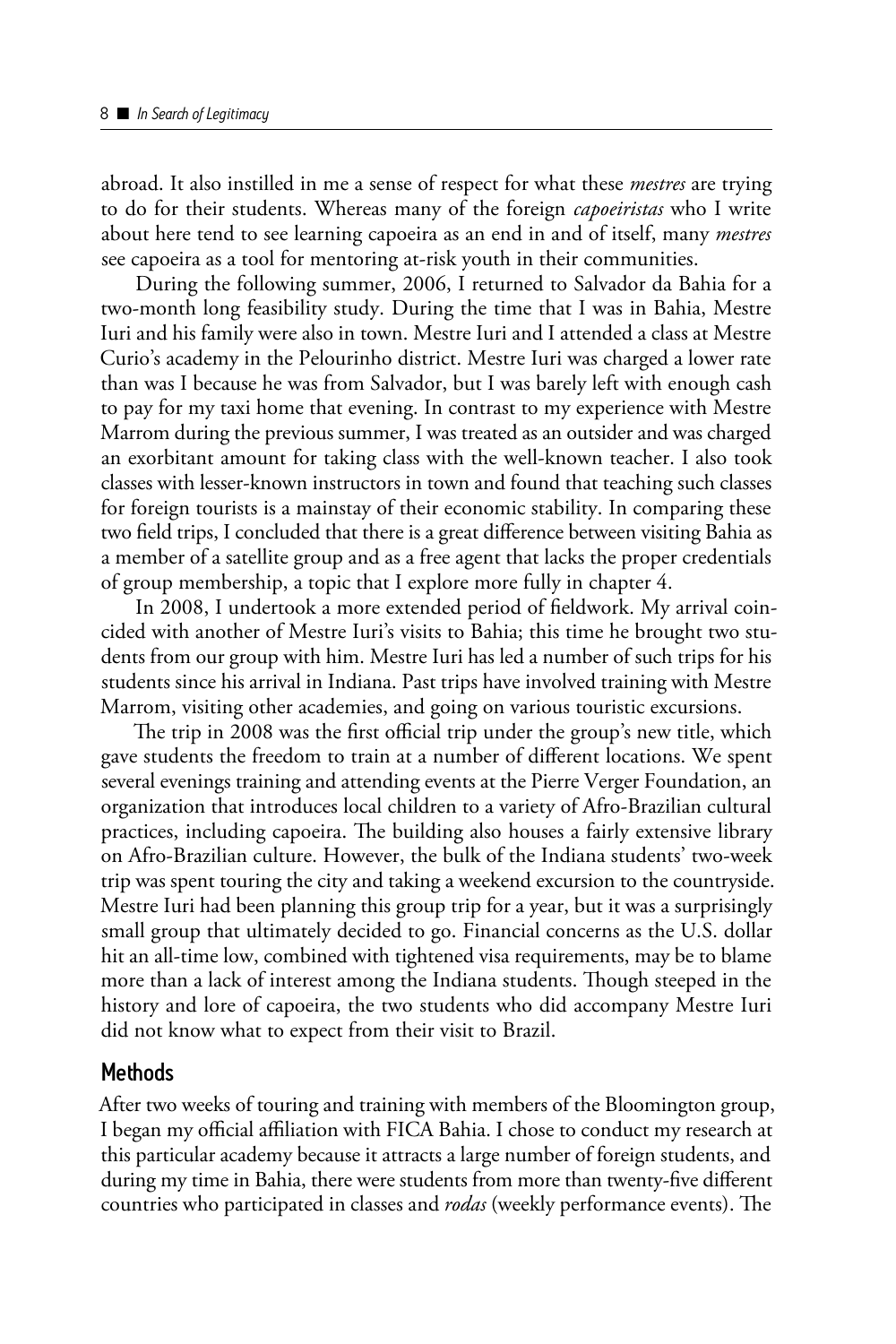FICA Bahia academy is located on the fifth floor of a commercial building on Rua Carlos Gomez, a main street connecting the historic Pelourinho area to the more affluent neighborhoods of Campo Grande, Vitoria, and Barra. This is the area known as the *centro,* which has unfortunately been described by some Salvador residents as "a crack den," and this street in particular is known for muggings and petty theft. It is adjacent to the area known as Dois de Julio, which boasts one other capoeira academy, the Associação de Capoeira Angola Navio Negreiro (ACANNE), as well as fruit and flower stands, butcher shops, and kiosks selling traditional herbs and religious paraphernalia. On most days, *capoeiristas* can take an elevator up to the academy; however, a bit too frequently, the broken elevator sign means a hefty climb and a good cardiovascular warm-up before class.

The personality of this group is instantly evident upon stepping out of the elevator. The bright yellow columns and colorful murals scream for attention. The four yellow columns have been painted with black patterns: serpents on one, perhaps a nod to Mestre Cobra Mansa's namesake, and zebra stripes on another, the zebra being a legendary animal in the origin myths of capoeira and a nod to the group's Africanist orientation. This color combination signifies that the group belongs to the lineage of Mestre Pastinha, whose favorite soccer team wore black and yellow.

At the far end of the room, a wall of glass windows provides a wonderful vista onto the high-rises and palm trees of the city but also creates a greenhouse effect making spring and summertime workouts at noon a particular test of stoicism. At the front of the room is a storage area for benches and instruments. Beside the door, both on the floor and on a shelf more than six feet off the ground, are altars containing candles and other offerings associated with *Candomblé,* the local Afro-Brazilian religion whose deities have long standing ties to capoeira. To the right and the left of the entryway are dressing rooms, segregated by sex. By the women's dressing room is a small business area with a desk, computer, telephone, a few chairs, and a bookcase with many texts on Afro-Brazilian culture. There is also a kitchenette with a water filtration unit and sink for washing dishes. The left wall has been nearly covered in a giant mural of the *orixás, Candomblé* deities, surrounding a waterfall. In the far right corner of the room is a large framed chart that traces the lineage of selected capoeira *mestres*. All other open spaces have been covered with framed photographs of current capoeira *mestres* and players, as well as historical photographs and documents.

The bulk of my fieldwork took place at this academy, though conversations with *capoeiristas* at other academies and observations at *rodas* throughout the city convince me that the general patterns I found at FICA apply to many other academies as well. However, it bears mentioning at the outset of this work that FICA is steered by a capoeira scholar, which may explain why they were so welcoming of my research agenda. Mestre Cobra Mansa has been actively involved in researching both the historical aspects of capoeira and the contemporary manifestations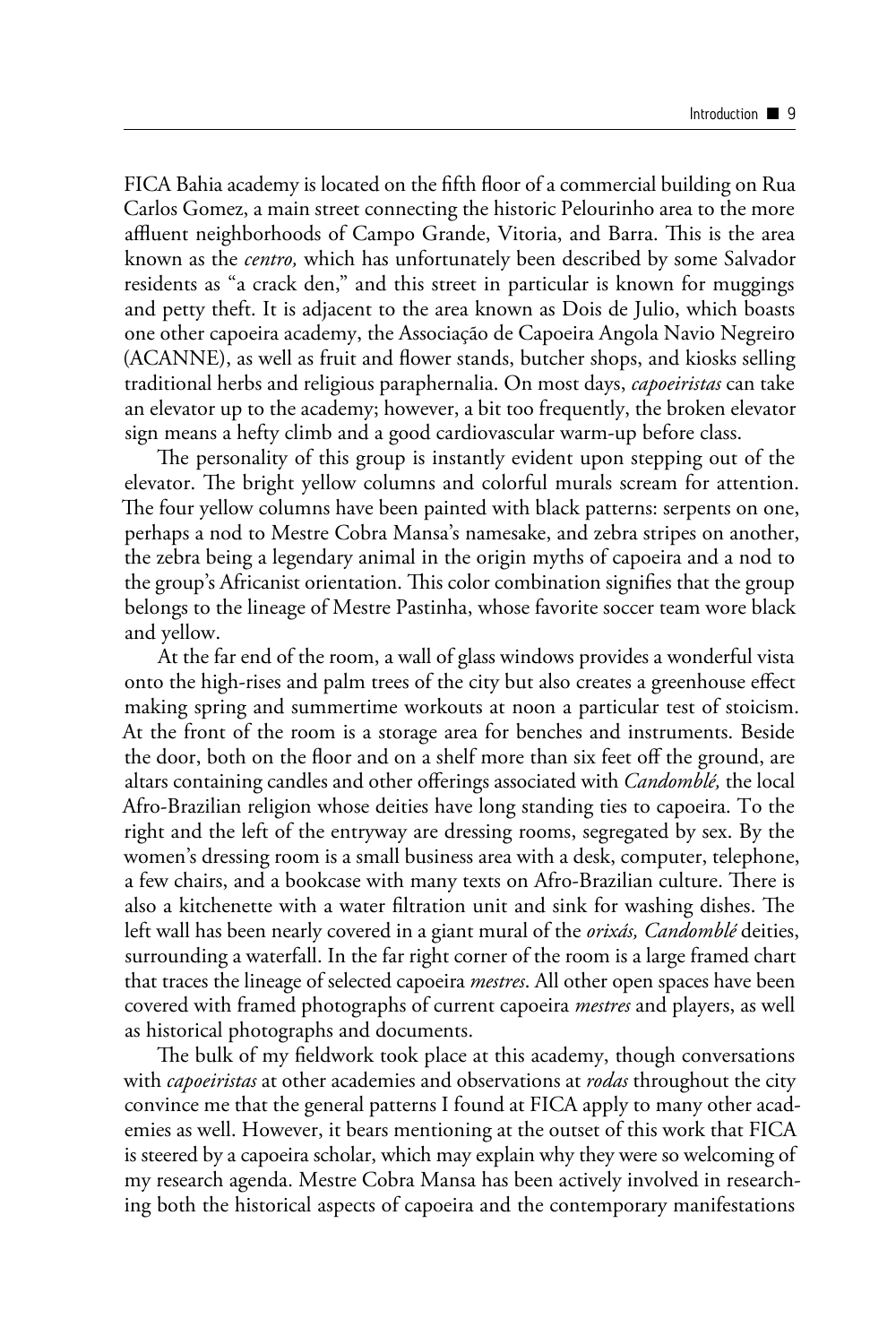of similar traditions in Western Africa, and he has given several presentations and coauthored articles on his research. Also, because FICA is an international organization, members of FICA Bahia are accustomed to the presence of foreigners and are perhaps more able to see both the benefits and drawbacks to this type of tourism than are individuals at groups that receive fewer guests.

According to Mestre Valmir, the leader of the FICA Bahia group, it is "on the account of this globalization of capoeira thing, and on account of our group's profile that we receive many foreigners." Therefore, interacting with foreigners is a daily affair for him. Almost everyday, he says, he is in contact with someone from abroad that has come in search of capoeira. In addition to having a scholarly orientation and emphasizing its status as an international organization, the group is located in a business district rather than a *favela* (slum) and counts many students and professionals among its members. One member was even running for political office during my time there. This too may help explain why international students felt more comfortable training at FICA than with some of the other groups in the city.

It should not be assumed that FICA Bahia is representative of all capoeira academies. One female *capoeirista* from London said that training at FICA was a great experience, especially in comparison to a group in Fortaleza where "they made [her] feel stupid." Like any organization, FICA is multifaceted and complex, but generally speaking, people who trained there were content with the workings of the group. Many *capoeiristas* admitted that there was racism and marginalization of foreigners at some academies, but not at FICA. This is likely one of the reasons that FICA is so popular among foreign *capoeiristas*. FICA also has a larger international network than do most capoeira academies. With many satellite groups located worldwide, the three *mestres* and the assistant instructors within the organization are in near-constant circulation, leading workshops abroad and often encouraging attendees to come and train with the group in Bahia. So while the general phenomenon I discuss in this book, apprenticeship pilgrimage, *is*  applicable to other academies, the relative ease with which non-Brazilians were accepted at FICA is not necessarily the norm in all academies.

FICA Bahia maintains an intense training schedule relative to other groups in the area. Movement classes are offered from 12pm–2pm *and* from 7pm–9pm on Mondays, Wednesdays, and Fridays. Although the majority of local students choose to attend either the midday or the evening sessions, many foreign students attend both sessions. In addition, on Tuesdays and Thursdays, there is a one-hour music class from 7pm–8pm immediately followed by a two-hour movement class from 8pm–10pm. The academy hosts weekly *rodas* on Saturdays from 9:30am until roughly 1pm, which is attended by FICA students as well as individuals from other academies and the very occasional spectator (either Brazilian or foreign).

I spent approximately fourteen hours per week at the academy between the beginning of August and the end of December 2008 as a full participant in the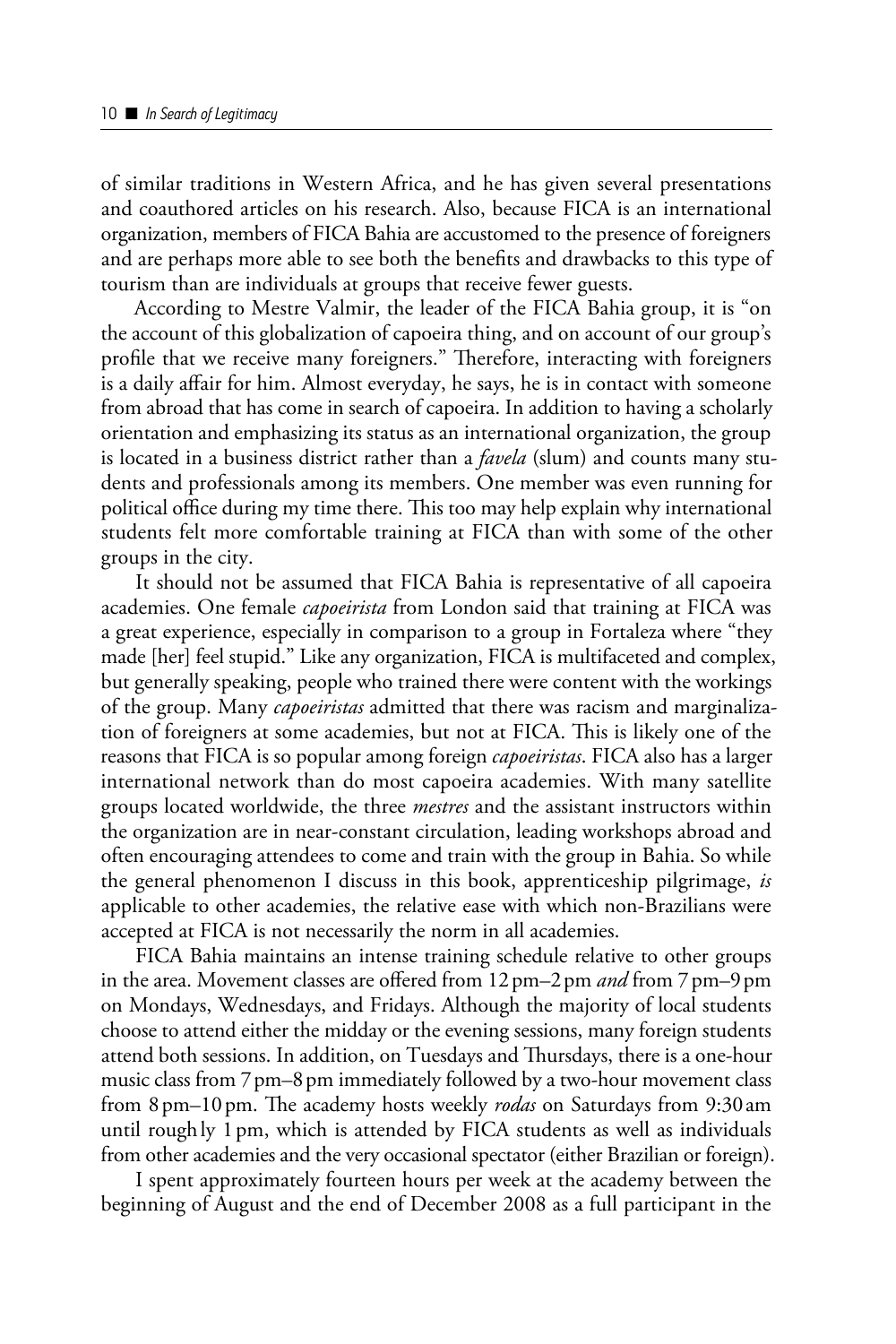academy's activities. My preparation with Estrela do Norte had given me a solid foundation for participating in these classes, neither as an expert nor as a novice, but somewhere in between. Because I wanted to develop a kinesthetic understanding of what the students were experiencing, and because I preferred to be seen primarily as a fellow *capoeirista* and not as a researcher, I did not take any notes during these sessions. I completed my field notes as soon as possible after returning to my apartment after training sessions while my memories were still fresh in my mind. The one exception was when I had stopped by the academy one evening just to interview someone. When he did not show up for our interview, I stayed in my street clothes and observed the lesson.

At the end of class, it was not uncommon for a group of students to go to a nearby café and have a meal or just fruit juices together. While one American female who had made previous trips to Brazil assured me that in the past these outings tended to be integrated, during 2008 most of the outings I attended were comprised almost exclusively of non-Brazilians. Because of the size of the city in which I was working and the nature of our community, which comes together for brief periods of training and then disperses, it was difficult to keep tabs on members of the capoeira group outside of class. But as the months progressed, the foreigners, especially those who were in Brazil for more than just a few weeks, began to spend more and more of their leisure time together. Most of these outings revolved around going to the beach or visiting other capoeira academies. The conversations at these informal events almost always revolved around capoeira and thus became part of my data as well. I also complimented my participation at the academy with archival research at the local library and interviews.

The Biblioteca Central maintains a collection of news articles that have been written on capoeira, which their staff was gracious enough to share with me. The bulk of these articles were written in the mid-to-late 1990s and the early 2000s. Although there were some articles that provided general information about capoeira, including coloring pages and activities for children, the majority of these articles focused on the growing international interest in capoeira. Articles written before this date typically present capoeira as a form of folklore rather than a living tradition, discussing the quaint performances that take place at local folk festivals or lamenting that the older *mestres* who once enjoyed such esteem as fighters are now living in poverty. I treated this archival material as supplementary to my primary methods, providing context for how capoeira was viewed within Brazilian society at large.

I conducted formal interviews with ten local *capoeiristas* and fourteen foreign *capoeiristas.* The roughly hour-long interviews followed a standardized format; I asked for general demographic information, then inquired about their attitudes toward the globalization of capoeira, and finally asked them to rank the importance of eleven different characteristics for a *capoeirista* using a five-point Likert scale. This sample was very diverse in terms of how much time they had spent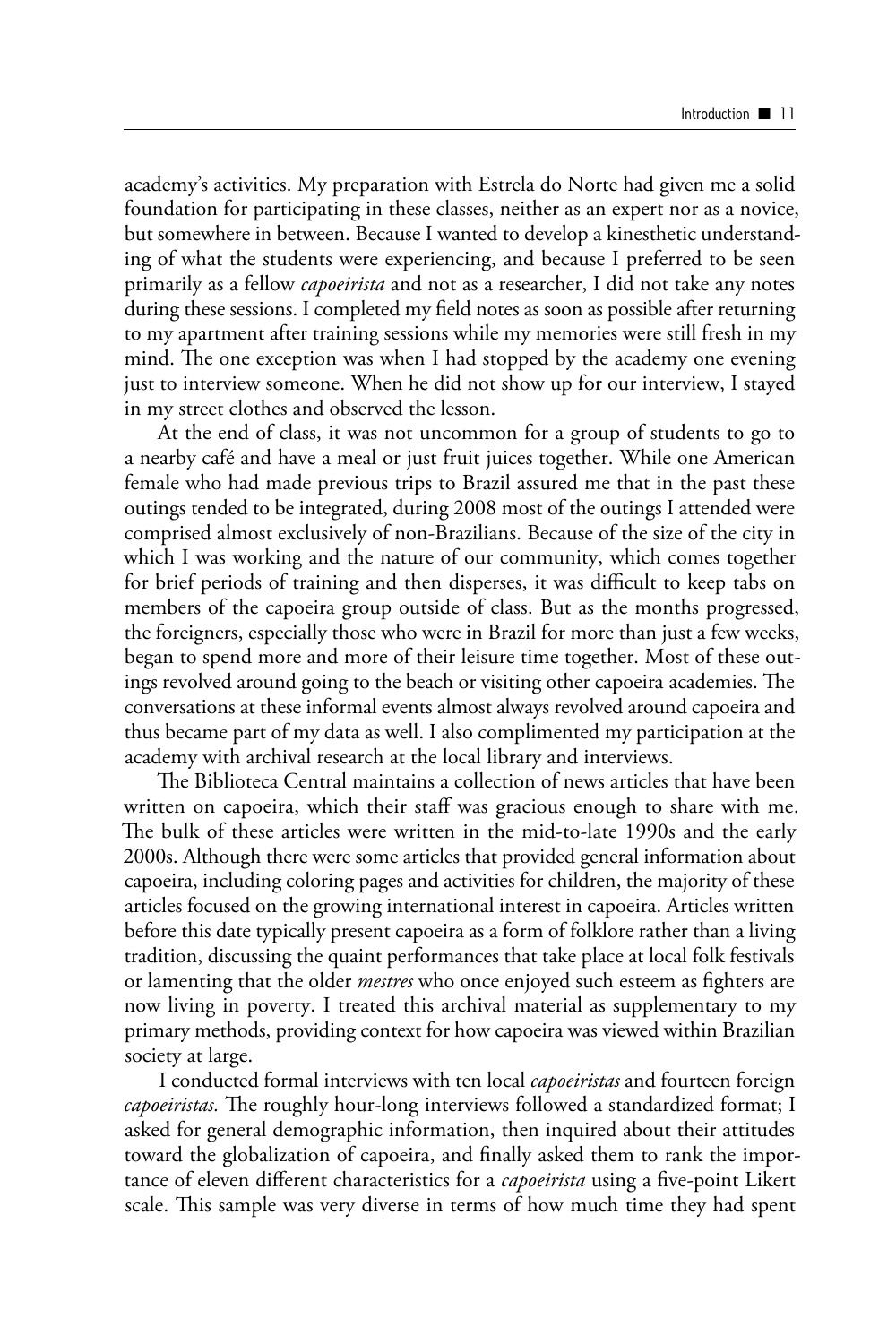training capoeira. Whereas some had trained for many years (one of the *mestres* has more than three decades of experience to his credit), others had only been training for a year or less. While seven individuals identified as black and seven identified as white, four claimed mixed heritage (using either the term *pardo* or *mestizo*), and the remaining six either cited other ethnicities or declined to answer this question. However, the surface level diversity of the interviewees' ethnicity can be deceiving as only one individual in the foreign sample was of African descent. The gender distribution was likewise skewed. Although I interviewed a total of eight females, only one of them was Brazilian. The issue of gender equity within capoeira is taken up in chapter 5.

The four years of fieldwork I had conducted with Estrela do Norte in Bloomington, Indiana, prior to my engagement with FICA had allowed me to build a grounded theory about how one goes about claiming legitimacy within capoeira. The eleven most important themes that emerged during this inductive phase became the eleven qualities I explored in my international fieldwork. These themes became the primary codes I used in analyzing my field notes and interview data from 2008, paying particular attention to the relationships between these codes and markers of an individual's legitimacy within the academy and within the capoeira community at large.

## Autoethnography and Reflexivity

While acknowledging that her remarks will be controversial, Sara Delamont (2007), anthropologist and capoeira scholar, characterizes autoethnography as "lazy" and fraught with ethical dilemmas. She also claims that it puts us on the wrong side of power—aligning with our own interests (class, nationality, etc.) rather than those of the marginalized individuals who many if not most anthropologists have come to champion since the latter part of the twentieth century (Delamont 2007). This text is not meant to be an autoethnography; however, I cannot escape the fact that as an observing participant, my actions influenced those of the other students and teachers with whom I interacted and are therefore frequently used as illustrative examples. I also unapologetically use the first-person throughout the book. Making use of my standpoint as an observing participant without losing sight of my core research objectives, however, requires a healthy dose of reflexivity.

Anthropologist Jennifer Robertson defines reflexivity as "the capacity of any system of signification, including a human being—an anthropologist—to turn back upon or mirror itself" (2002: 785). Anthropologist Philip Salzman adds that it is "the constant awareness, assessment and reassessment by the researcher of the researcher's own contribution/influence/shaping of intersubjective research and the consequent research findings" (2002: 806). The reflexive turn in ethnography was originally intended as a critical corrective to the omniscient tone taken in early ethnographies, in which authors failed to consider how their presence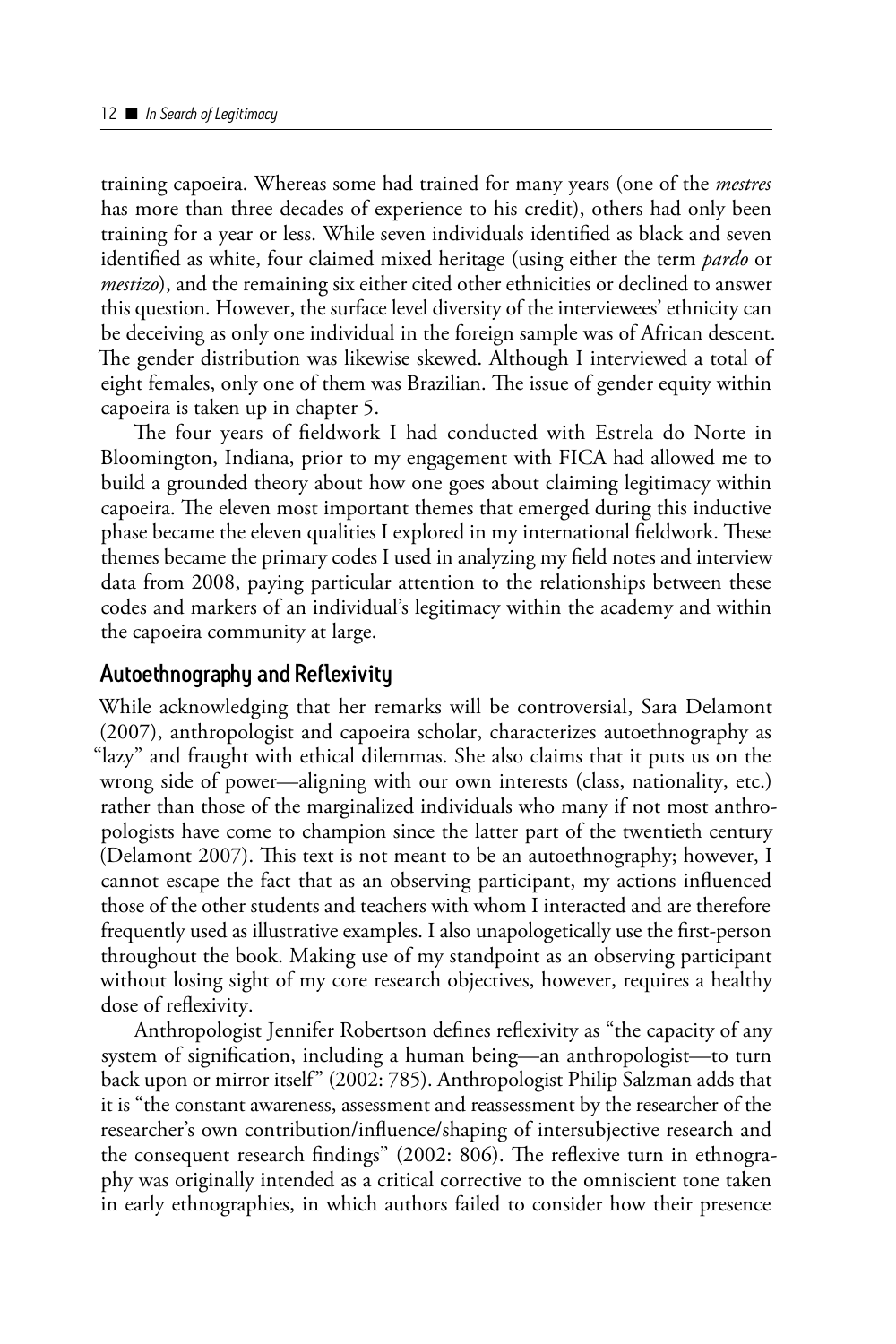and methods of data collected influenced the behaviors of those around them and shaped their findings (Robertson 2002). Unfortunately, as Delamont (2007) points out, in many cases it devolves into an obsessive concern with the self. At its best, reflexively examining our own reactions to various scenarios in the field provides researchers with new avenues of inquiry that we can explore with our consultants; at its worst, it implies that we can never understand another human being if his or her identities are different from our own.

My own embodied experiences in the field prompted me to ask many questions about learning capoeira that I might not have been attuned to had I sat on the sidelines. On the other hand, had I been a more detached observer, I might have seen other things that were invisible to me as a participant. Either way it is largely a moot point because from the very beginning of my engagement with capoeira, no teacher ever allowed me to just observe the lesson without participating. Similarly, in her study of the transnational practice of yoga, Sarah Strauss found that "participation in yoga classes was absolutely essential, not only to gaining credibility in the eyes of the community, but also to the personal bodily understanding of the transformations these practices make possible" (2005: 60). She found that practitioners were reluctant to discuss their experiences with individuals who could not empathize as fellow yogis (Strauss 2005). Although *capoeiristas* have certainly shared their experiences with nonpractitioners, my membership in this community gave us a shared basis of understanding that was integral to my study.

While any individual's engagement with her community will be more complex than a simple accounting of her social identities can explain, I nonetheless feel compelled to disclose how my various positionalities as a white, Western woman influenced my ability to record the data that is of central importance to this study. I consider myself a pseudonative ethnographer because while demographically I was very similar to many of the foreign *capoeiristas* I was studying (mid-twenties, well-educated, and middle class), I began practicing capoeira in order to undertake academic research, rather than the other way around. At times, I found it challenging to study individuals whose social identities were so similar to my own, and it was often difficult for me to define myself in relation to them. I am not alone in this confusion. E Patrick Johnson found that his multiple identities influenced his performance as a fieldworker to the point where he could hardly separate himself from the activities occurring around him. He writes:

The multiple identities I performed—black, middle class, southern, gay, male, professor—influenced my ethnographic experience as/of the Other. Therefore, I construe my ethnographic practice as an "impure" process—as a performance. Moreover, rather than fix my informants as static objects, naively claim ideological innocence, or engage in the false positivist "me/them" binary, I foreground my "coauthorship," as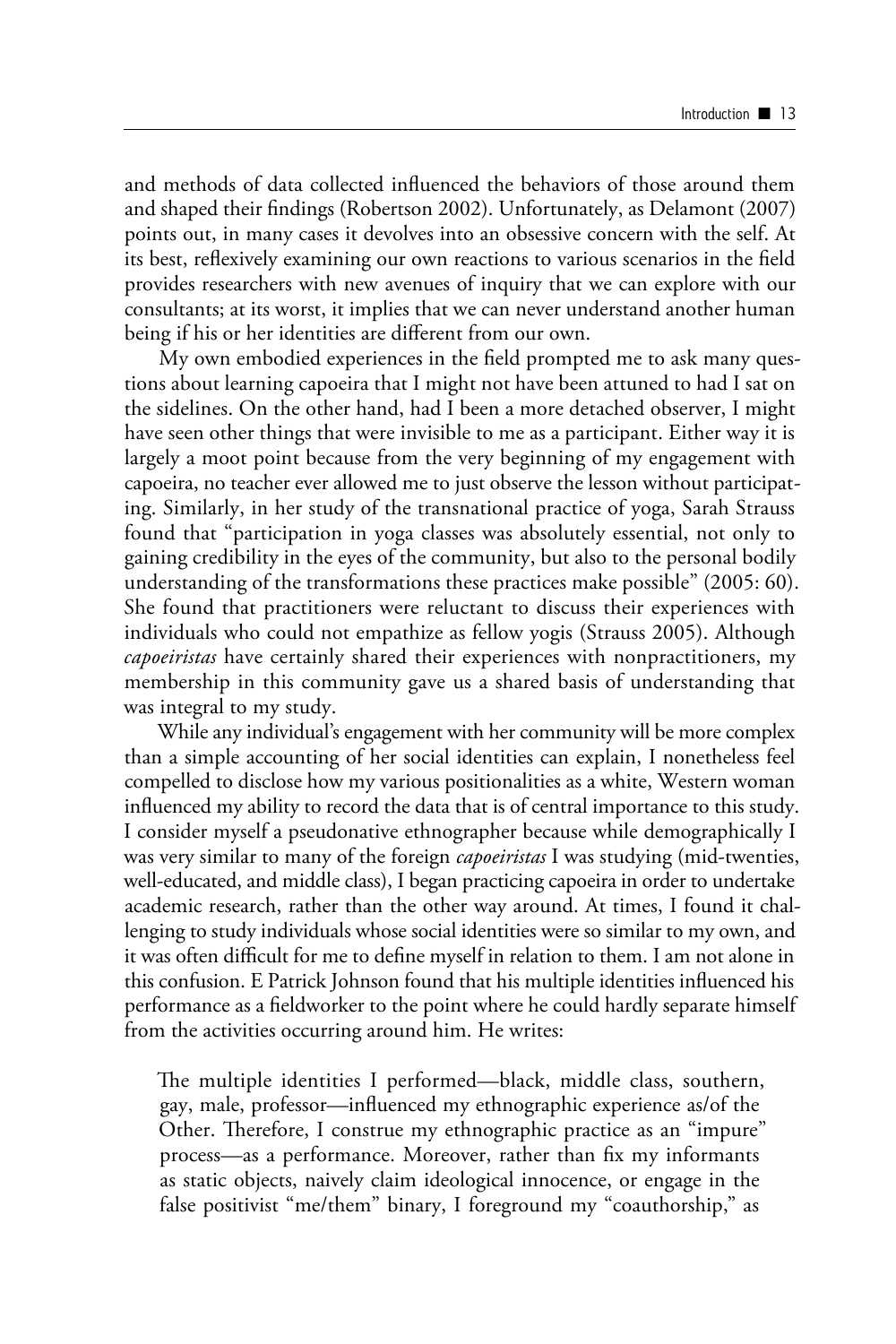it were, of the ethnographic texts produced in this volume, for I was as integral to the performance/text-making process as were my informants. (Johnson 2003: 10)

As a white North American anthropologist and *capoeirista,* I was constantly slipping between insider and outsider status. Playing the part of a detached observer would have been nearly impossible given the fact that most local Brazilians saw me as no different from the other foreigners that came to train at their academy.

Perhaps, as Charles Lindholm has suggested, the conflicting identities of an anthropologist predisposes us to ask questions about authenticity (2008: 141). Never was this more relevant to me than when one of the *mestres* I was interviewing told me it was good for *capoeiristas* to be involved in this kind of academic research because otherwise the academy would not be interested in capoeira. Although I was generally upfront that my academic interest in capoeira predated my actual participation, many people seemed to forget this. Given these circumstances, I embraced my role in the coconstruction of discourse about the capoeira experience.

Although discourse within the capoeira community focuses on equality and inclusivity, the reality often falls short of this stated goal. Women in particular represent a class of individuals who have struggled for recognition within the field. As such, I would be remiss in not discussing my own positionality as a woman and how this affected my fieldwork. As Sprague and Zimmerman write, "the standpoints of those who have historically been intellectual outsiders are particularly valuable in revealing the distortions of mainstream white upper-class male frameworks" (2004: 42). This logic can be extended to any social field in which one group has maintained control. In this case, being a woman allows me to understand the gendered dynamics of capoeira in a way that is slightly different from that of a man, an important contribution given that this is the first booklength scholarly monograph on the embodied experience of studying capoeira from an American woman's perspective. At the same time, however, I would not go so far as to suggest that a female perspective is superior to a male one; rather, the more diversity of perspectives available on a topic, the more complete our collective understanding of that phenomenon will be.

There were both benefits and drawbacks to my identity as a woman in the capoeira academy. On the one hand, I was not seen as a threat to the other students at the academy. Rather, given the predominant attitude of machismo, I was part of a group that needed to be protected. Though impossible to quantify, I felt that the majority of the men at the academy were gentler with me in the *roda* than they might have been with another male. On the other hand, however, I was subjected to the same predatory advances, both within the academy and outside of it, that all of the foreign females I talked to had experienced. Most of this romantic attention was assumed to be harmless, and I cannot recall a single woman who explicitly discussed this as part of a larger pattern of female oppres-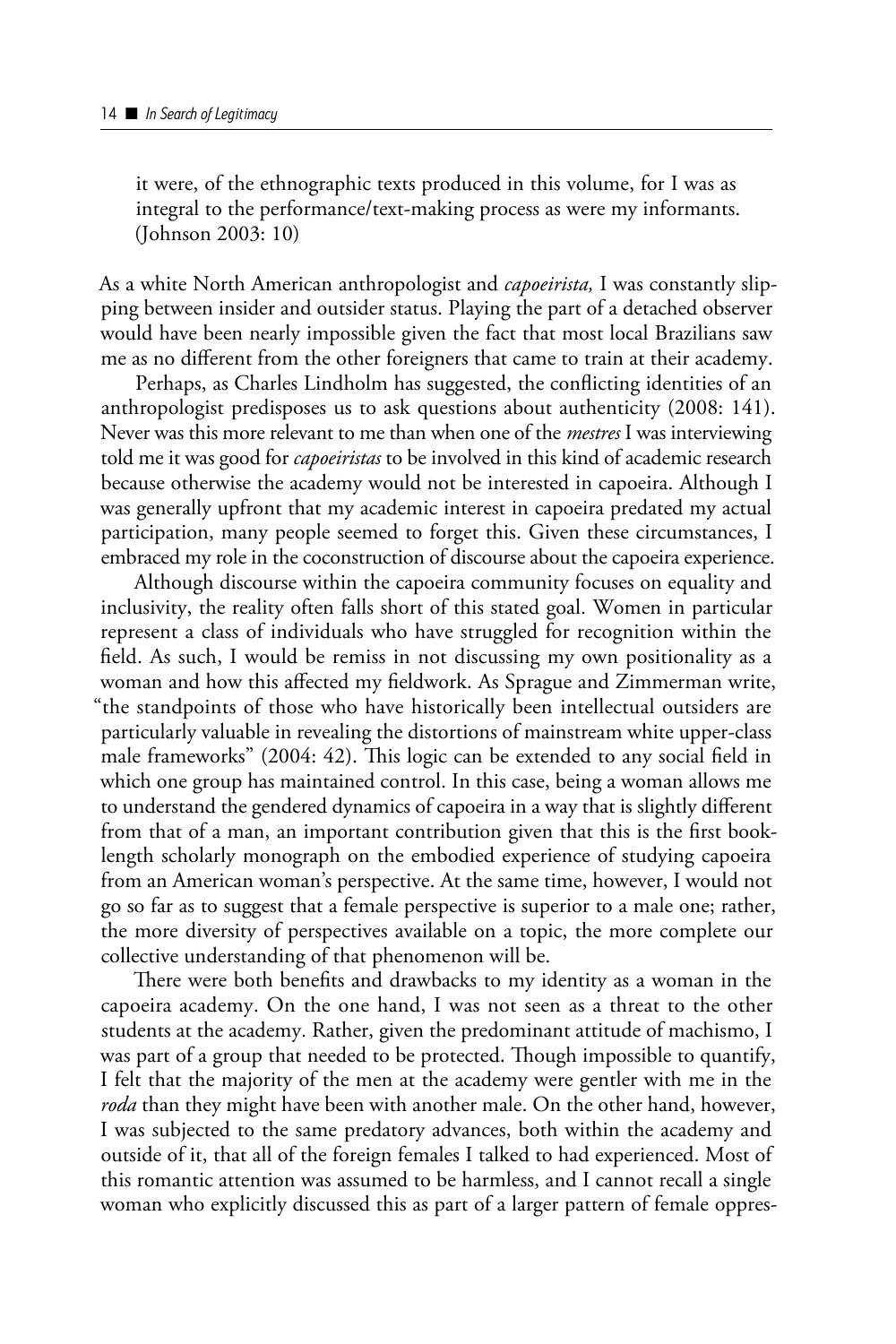sion, but it nonetheless indexed a significant difference in terms of how males and females were perceived within capoeira.

My gender also had implications for my mobility. As a relatively young woman, I did not feel that I could walk through certain parts of town by myself or at certain times of day. This fear for my own safety grew over time, as I not only became the victim of a crime, but was repeatedly warned (by men) that I should not be out by myself. On more than one occasion, this advice was given to me by passing motorists who slowed down to offer me a ride home, which in and of itself can be a threatening proposition. Other women did not feel this same inhibition, and one of my consultants regularly rode her bicycle at night to travel between the academy and her apartment, passing unharmed through an area known for muggings. I return to these gendered dynamics in chapter 5, but mention them here so the reader can understand how my various identities influenced my data collection.

#### Plan for the Book

This book contributes significantly to scholarly discussions of pilgrimage and acquisition of embodied knowledge. Since at least the 1970s, social scientists have found a high degree of overlap between tourism and pilgrimage (see Turner and Turner 1978; see also Cohen 1979). Believing that humans have a deep need for sacred, or at least significant, experiences that stand apart from their quotidian lives, recent scholars suggest that in today's more sacred society, tourism fills a similar role as does religious pilgrimage (see Badone and Roseman 2004; see also Digance and Cusack 2001). However, much of the research that follows this line of reasoning focuses on the significance of journeys to places that have a unique meaning for individuals rather than groups. The phenomenon I explore here, however, focuses on the sense of obligation an individual feels to visit Brazil because of the norms in the capoeira community.

This sense of obligation is ultimately related to globalization, a topic that I address in chapter 2. Prior to capoeira being taken abroad, there was little reason to ask whether or not non-Brazilians would be seen as legitimate tradition bearers. However, now that capoeira is practiced worldwide, Brazilians and others have begun to question who has the credentials to be called a *capoeirista*. This is not a trivial matter. The *capoeiristas* I am writing about do not just practice capoeira as a form of athletic conditioning or as a way to make friends. It has become a core part of their identity. Their extreme commitment and their need to be seen as legitimate in the eyes of practitioners from the art's homeland is what motivates their travel to Brazil, making it qualitatively different than an individual's idiosyncratic pilgrimage to a pop star's final resting place or a particularly notable baseball stadium. Chapter 2 addresses the questions of legitimacy that have arisen as Brazilian teachers have traveled abroad and begun teaching students who vary dramatically in terms of demographics from the original tradition bearers.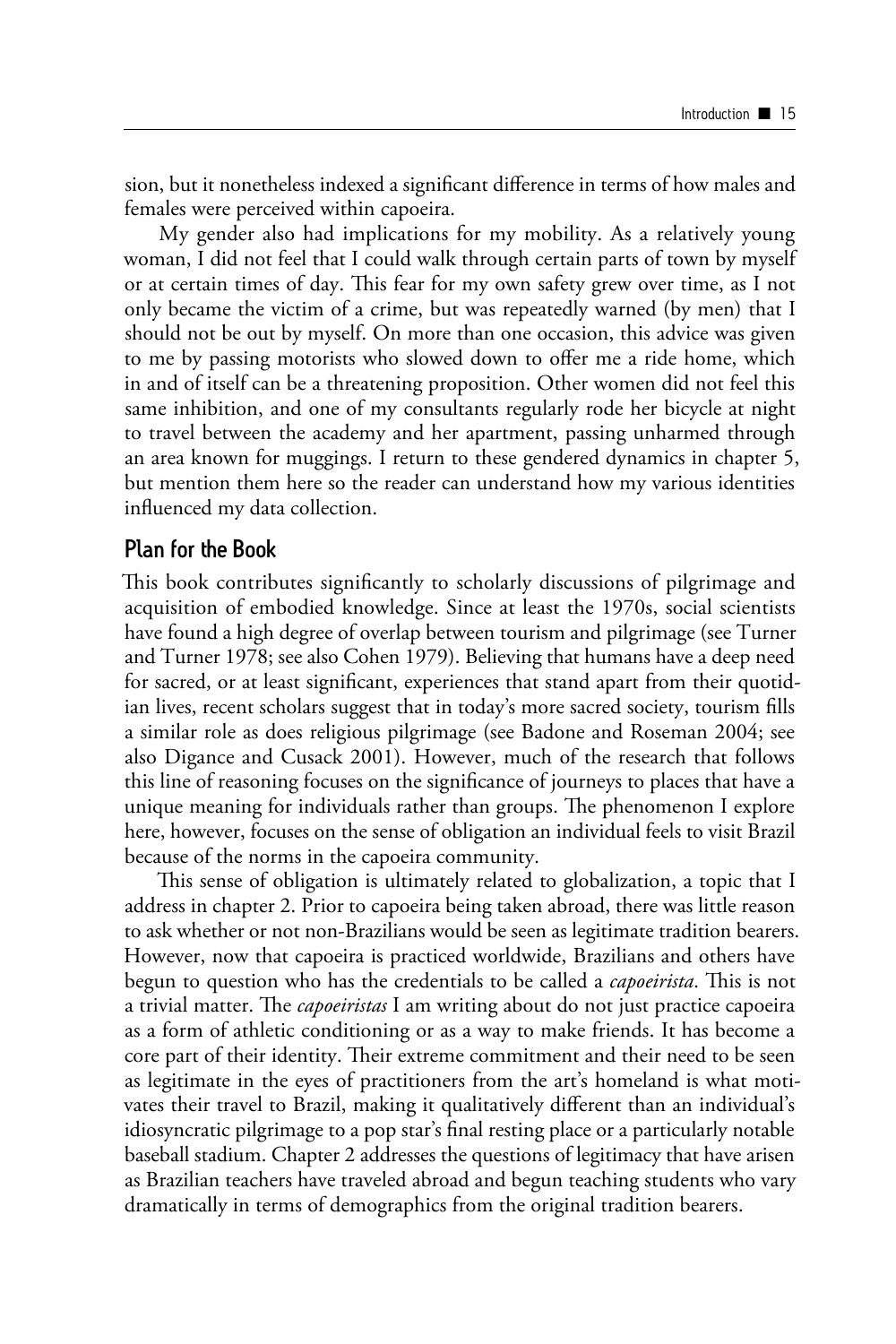A desire for transformation is a core component of all pilgrimage, whether religious or secular, but the form of pilgrimage I am describing here focuses on a particular type of transformation. Apprenticeship pilgrimage, which I explore more fully in chapter 3 can be understood as travel to the birthplace or other communally ratified hub of practice with the explicit goal of studying that art or sport under the tutelage of a local master. Some foreign *capoeiristas* will go to Brazil just to see the sights and, perhaps, watch a few capoeira games. These are not pilgrims. Others will make a more concerted effort to join a local capoeira group and become an apprentice to local *mestres*. But just as one would not go and knock on the door of the Shaolin temple and expect immediate entrance, these individuals must prepare themselves by taking stock of their identities and adopting the right attitude. Upon entering the local capoeira scene in Brazil, they must negotiate their own legitimacy as members of this tradition vis-à-vis the standards established by the local capoeira community. In chapter 4 I discuss the preparations one makes before going to Brazil, as well as how one's lineage will influence his or her reception upon arrival in Brazil. In chapter 5 I discuss the body's role in authenticity and how having traditional markers of authenticity can facilitate one's acceptance into the local community. However, it is not impossible for those without these markers to gain legitimacy, which is an issue I address in chapter 6.

A *capoeirista* will be judged according to different criteria at different levels of the community. At the level of the academy, where individuals spend hours training together and getting to know one another, personal characteristics like one's dedication and attitude will be important. Beyond the academy, however, a *capoeirista* will have to prove his or her worth by executing the form properly. The form of capoeira is difficult to learn, largely because it demands a balance of adhering to tradition and cultivating an individual style within the context of improvisational play. Chapter 7 addresses the importance of form in capoeira as well as how one learns to balance tradition and innovation in the *roda.* In chapter 8, I distinguish form from skill and ask whether or not being skilled is an important aspect of being seen as legitimate. In chapter 9, I argue that having gained both skills and credibility during their pilgrimage, the *capoeirista* ideally returns home even more committed to his or her identity as a *capoeirista.*

Throughout the book, I have chosen to retain the actual names of the *mestres*  and other teachers with whom I worked. They all granted their consent to be named during our interviews, and furthermore, I believe they should get public recognition for the wonderful mentors and artists that they are. However, the names of my fellow students have been masked to protect their privacy. As an observing participant, it is hard to draw a clear line between when I was acting as "researcher" and when I was just being myself. I think it would be unfair to hold people accountable, years after the fact, for offhand comments they may have made to a fellow capoeira student rather than an academic researcher. In developing pseudonyms, I thought of the characteristics I admired the most in each individual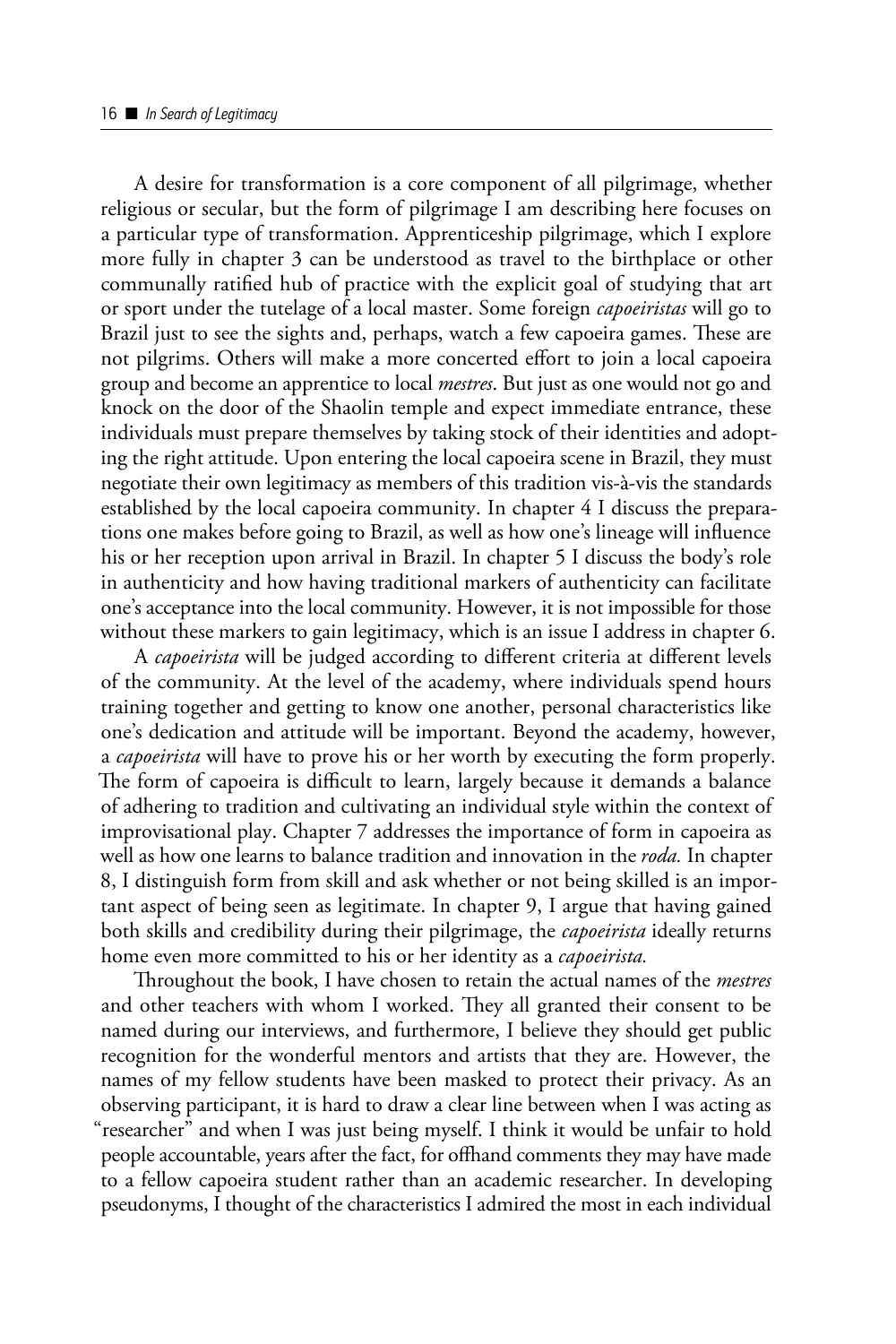and found a name that reflected that meaning. Wherever possible, I tried to choose a name that had the same ethnic connotations as an individual's actual name. I hope my esteemed capoeira colleagues will see these new names as a sincere attempt to respect their privacy and honor their contributions to this book.

#### **Notes**

- 1. Throughout this book, I follow the convention adopted by de Campos Rosario, Stephens, and Delamont (2010) in using the names of recognized capoeira teachers, whose identities would be hard to conceal, and use pseudonyms for students.
- 2. Tem roupa? Tenho, sim. Pode trocar a roupa lá. Fica á vontage.

## Works Cited

- Almeida, Bira. 1986. *Capoeira, a Brazilian Art Form: History, Philosophy and Practice*. Berkeley, CA: North Atlantic Books.
- Badone, Ellen, and Sharon R Roseman. 2004. "Approaches to the Anthropology of Pilgrimage and Tourism." In *Intersecting Journeys: The Anthropology of Pilgrimage and Tourism,* edited by Ellen Badone and Sharon R Roseman, 1–23. Urbana: University of Illinois Press.
- Cohen, Erik. 1979. "A Phenomenology of Tourist Experiences." *Sociology* 13 (2): 179–201.
- Crossley, Nick. 2006. "The Networked Body and the Question of Reflexivity." In *Body/ Embodiment: Symbolic Interaction and the Sociology of the Body,* edited by Dennis Waskul and Phillip Vannani, 21–34. Hampshire, UK: Ashgate Publishing.
- De Campos Rosario, Claudio, Neil Stephens, and Sara Delamont. 2010. "'I'm Your Teacher, I'm Brazilian!' Authenticity and Authority in European Capoeira." *Sport, Education and Society* 15 (1): 103–20.
- Delamont, Sara. 2007. *Arguments against Auto-Ethnography.* The British Educational Research Association Annual Conference, University of London.
- Digance, Justine, and Carole M Cusack. 2001. "Secular Pilgrimage Events: Druid Gorsedd and Stargate Alignments." In *The End of Religions?: Religion in an Age of Globalisation,* edited by Carole M Cusack and Peter Oldmeadow, 216–29. Sydney: Department of Studies in Religion, University of Sydney.
- Grazian, David. 2004. "The Symbolic Economy of Authenticity in the Chicago Blues Scene." In *Music Scenes: Local, Translocal, and Virtual,* edited by Andy Bennett and Richard A Peterson, 31-47. Nashville, TN: Vanderbilt University Press.
- Jensen, Joli. 1998. *Nashville Sound: Authenticity, Commercialization, and Country Music*. Nashville, TN: Vanderbilt University Press.
- Johnson, E Patrick. 2003. *Appropriating Blackness: Performance and the Politics of Authenticity*. Durham, NC: Duke University Press.
- Lindholm, Charles. 2008. *Culture and Authenticity*. Malden, MA: Blackwell Publishing.
- MacAloon, John J. 1984. "Olympic Games and the Theory of Spectacle in Modern Societies." In *Rite, Drama, Festival, Spectacle: Rehearsals toward a Theory of Cultural Performance,* edited by John J MacAloon, 241–80. Philadelphia, PA: Institute for the Study of Human Issues.
- MacCannell, Dean. 1976. *The Tourist: A New Theory of the Leisure Class*. Berkeley: University of California Press.